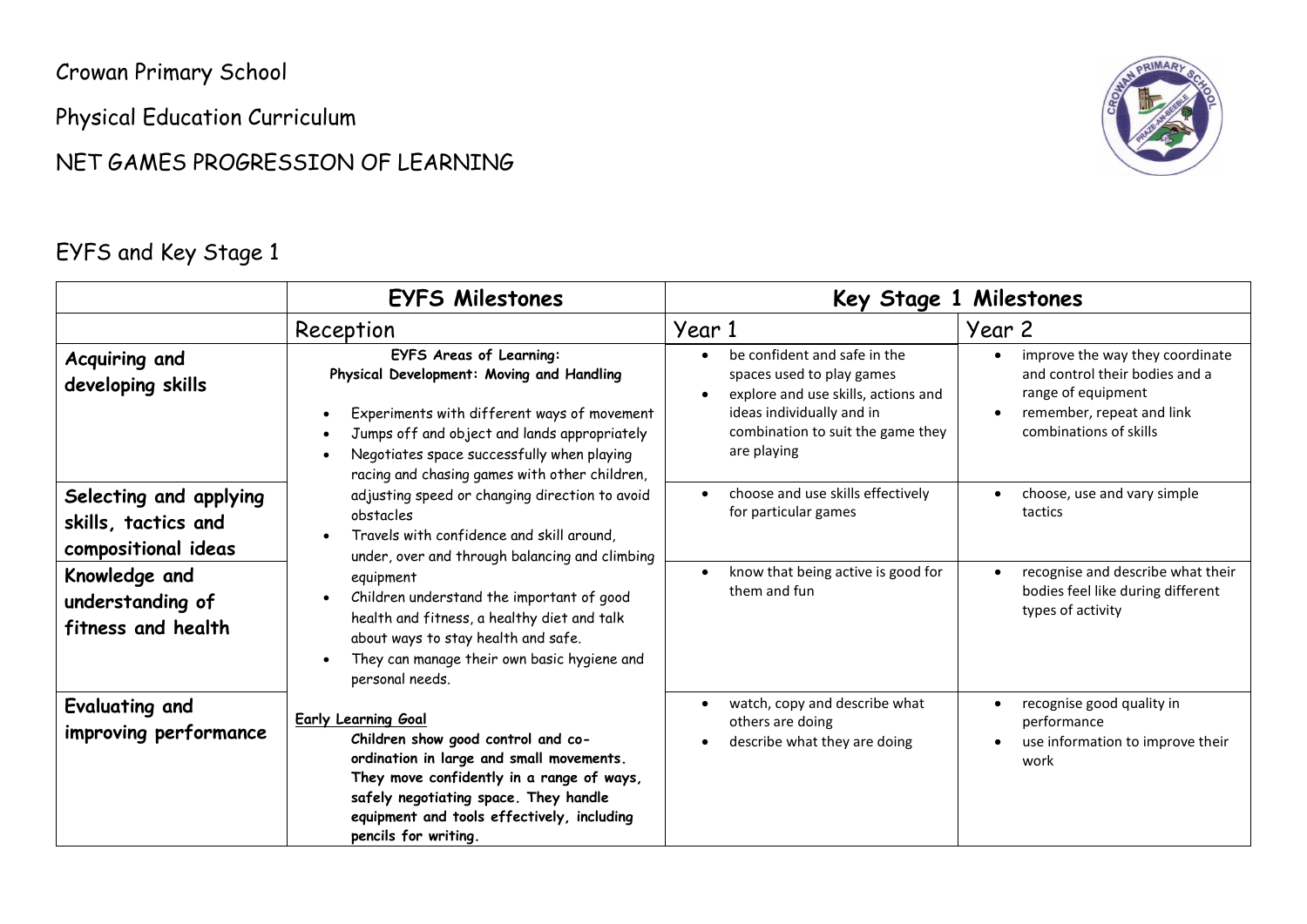# **Physical Education Net Games Lessons**

### **YEAR A**

|        | Foundation                                                | Year 1 and Year 2                                                                |
|--------|-----------------------------------------------------------|----------------------------------------------------------------------------------|
| Autumn |                                                           | Net and Wall Games                                                               |
|        |                                                           | I am learning how to get into the ready position to receive the ball.            |
|        |                                                           | I am learning how to send and receive the ball.                                  |
|        |                                                           | I am learning how to use a racket to return a ball.                              |
|        |                                                           | I am learning how to use a racket to return a ball with accuracy.                |
|        |                                                           | I am learning how to use the skills you have learned to play a game.             |
|        |                                                           | I am learning how to use the skills you have learned to play a competitive game. |
| Spring |                                                           |                                                                                  |
| Summer | Net and Wall Games                                        |                                                                                  |
|        | I am learning how to throw underarm.                      |                                                                                  |
|        | I am learning how to aim when throwing underarm.          |                                                                                  |
|        | I am learning how to control the ball when using a tennis |                                                                                  |
|        | racket.                                                   |                                                                                  |
|        | I am learning how to control a ball using a uni-stick.    |                                                                                  |
|        | I am learning how to throw overarm.                       |                                                                                  |
|        | I am learning how to field a ball correctly.              |                                                                                  |

#### **YEAR B**

|        | Foundation | Year 1 and Year 2                                                  |
|--------|------------|--------------------------------------------------------------------|
| Autumn |            | Not in this term                                                   |
| Spring |            | I am learning how to accurately feed a ball over a net.            |
|        |            | I am learning how to feed and hit a small soft ball with my hands. |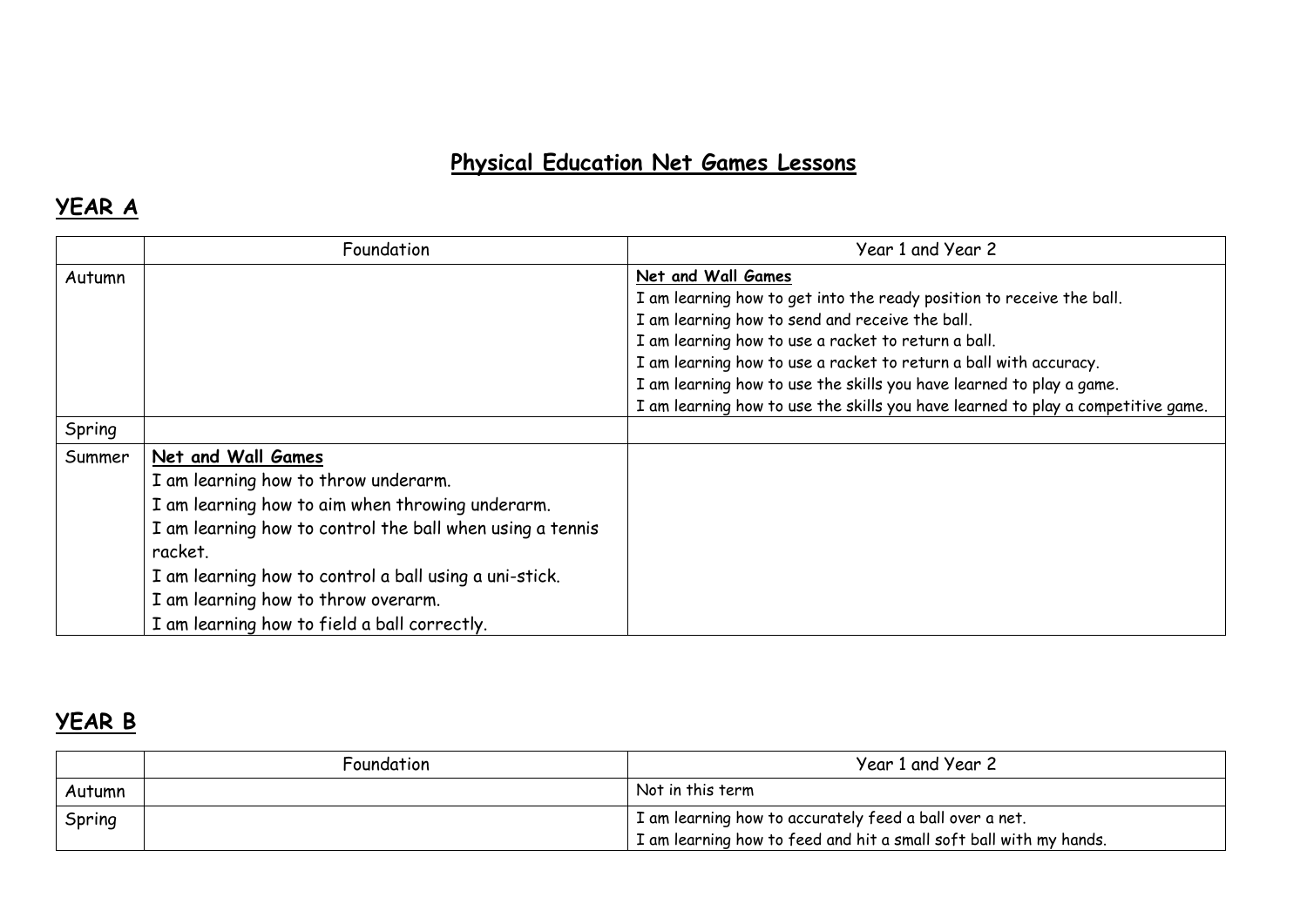|        | I am learning how to use a racket.                                                |
|--------|-----------------------------------------------------------------------------------|
|        | I am learning how to feed a ball accurately to their partner.                     |
|        | I am learning how to send a ball accurately using a racket.                       |
|        | I am learning how to evaluate my own performance.                                 |
|        | I am learning how to hit the ball over a net to bounce twice on the other side to |
|        | score points.                                                                     |
|        | I am learning how to play well as a team and help each other.                     |
|        | I am learning how to hit a ball accurately at different targets,                  |
| Summer | Not in this term.                                                                 |

# Key Stage 2

|                                                                      | Lower Key Stage 2 Milestones                                                                                                                                                 |                                                                                                                                                                                | Upper Key Stage 2 Milestones                                                                                                                                                                  |                                                                                                                                                                                          |
|----------------------------------------------------------------------|------------------------------------------------------------------------------------------------------------------------------------------------------------------------------|--------------------------------------------------------------------------------------------------------------------------------------------------------------------------------|-----------------------------------------------------------------------------------------------------------------------------------------------------------------------------------------------|------------------------------------------------------------------------------------------------------------------------------------------------------------------------------------------|
|                                                                      | Year 3                                                                                                                                                                       | Year 4                                                                                                                                                                         | Year 5                                                                                                                                                                                        | Year 6                                                                                                                                                                                   |
| Acquiring and developing<br>skills                                   | consolidate and improve the<br>quality of their techniques<br>and their ability to link<br>movements<br>develop the range and<br>consistency of their skills in<br>all games | develop the range and<br>consistency of their skills in<br>all games                                                                                                           | develop a broader range of<br>techniques and skills for<br>attacking and defending<br>develop consistency in their<br>skills                                                                  | choose, combine and<br>perform skills more fluently<br>and effectively in invasion,<br>striking and net games                                                                            |
| Selecting and applying<br>skills, tactics and<br>compositional ideas | improve their ability to<br>$\bullet$<br>choose and use simple<br>tactics and strategies<br>keep, adapt and make rules<br>for striking and fielding and<br>net games         | devise and use rules<br>$\bullet$<br>keep, adapt and make rules<br>$\bullet$<br>for striking and fielding and<br>net games<br>use and adapt tactics in<br>different situations | know and apply the basic<br>strategic and tactical<br>principles of attack, and to<br>adapt them to different<br>situations<br>choose and apply skills more<br>consistently in all activities | understand, choose and<br>$\bullet$<br>apply a range of tactics and<br>strategies for defence and<br>attack<br>use these tactics and<br>strategies more consistently<br>in similar games |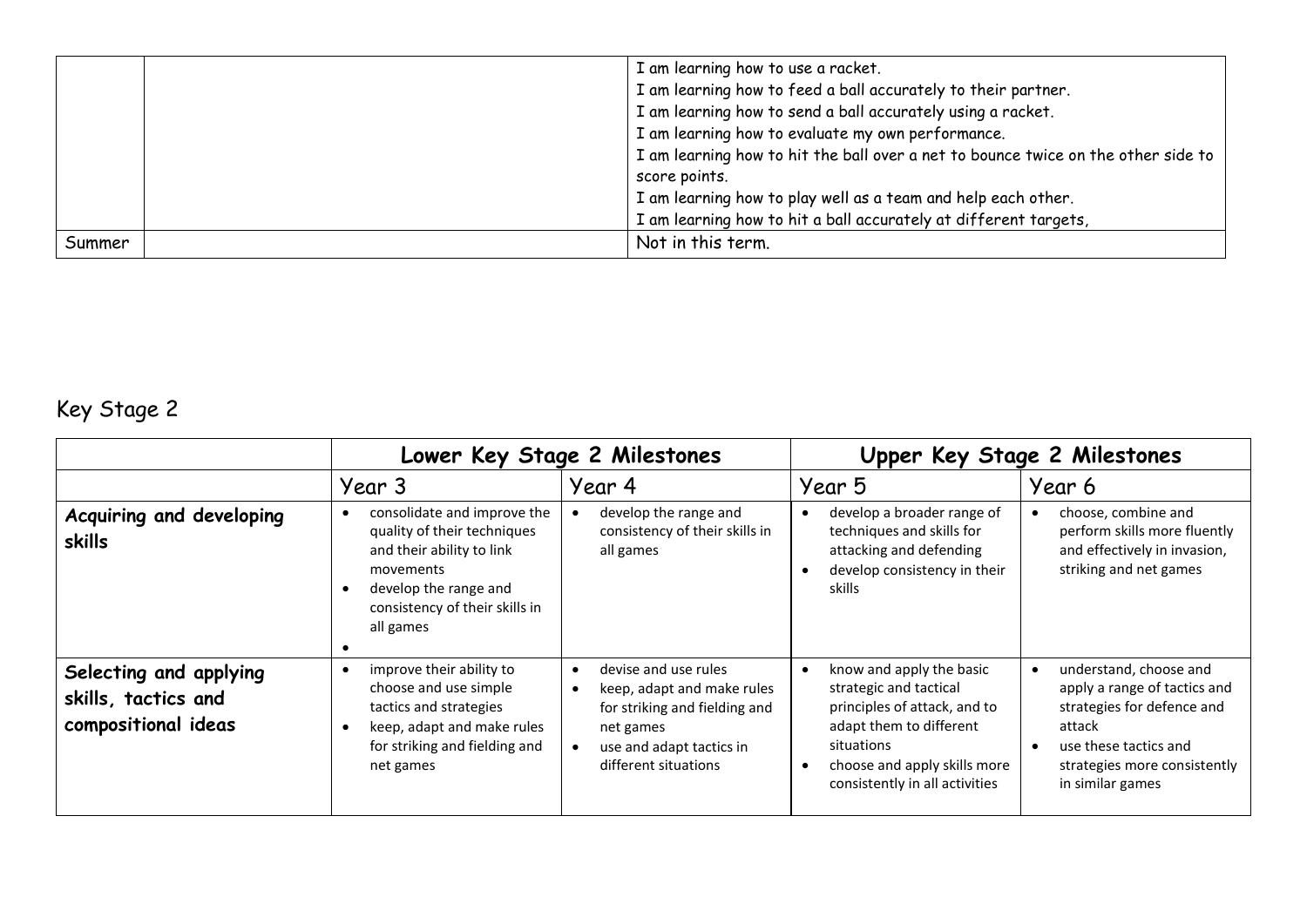| Knowledge and<br>understanding of fitness<br>and health | know and describe the<br>short-term effects of<br>different exercise activities<br>on the body<br>know how to improve<br>stamina<br>begin to understand the<br>importance of warming up | recognise which activities<br>help their speed, strength<br>and stamina and know when<br>they are important in games<br>recognise how specific<br>activities affect their bodies | know and understand the<br>basic principles of warming<br>up, and understand why it is<br>important for a good-quality<br>performance<br>understand why exercise is<br>good for their fitness, health<br>and wellbeing | understand why exercise is<br>good for their fitness, health<br>and wellbeing<br>understand the need to<br>prepare properly for games                             |
|---------------------------------------------------------|-----------------------------------------------------------------------------------------------------------------------------------------------------------------------------------------|----------------------------------------------------------------------------------------------------------------------------------------------------------------------------------|------------------------------------------------------------------------------------------------------------------------------------------------------------------------------------------------------------------------|-------------------------------------------------------------------------------------------------------------------------------------------------------------------|
| Evaluating and improving<br>performance                 | recognise good performance<br>and identify the parts of a<br>performance that need<br>improving<br>use what they have learned<br>to improve their work                                  | explain their ideas and plans<br>recognise aspects of their<br>work that need improving<br>suggest practices to improve<br>their play                                            | choose and use information<br>to evaluate their own and<br>others' work<br>suggest improvements in<br>own and others'<br>performances                                                                                  | develop their ability to<br>evaluate their own and<br>others' work, and to suggest<br>ways to improve it<br>know why warming up and<br>cooling down are important |

# **Physical Education Net Games Lessons**

#### YEAR A

|        | Year 3 and 4                                                    | Year 5 and 6      |
|--------|-----------------------------------------------------------------|-------------------|
| Autumn | Tennis                                                          | Not in this term. |
|        | I am learning how to control a tennis ball with a tennis racket |                   |
|        | and work effectively with a partner.                            |                   |
|        | I am learning how to complete a throw and catch match           |                   |
|        | successfully with a partner using some tactics.                 |                   |
|        | I am learning how to perform a forehand tennis shot with        |                   |
|        | accuracy.                                                       |                   |
|        | I am learning how to perform a backhand tennis shot with        |                   |
|        | accuracy.                                                       |                   |
|        | I am learning how to perform a serve in tennis to start a game  |                   |
|        | and use tactics in the game.                                    |                   |
|        | I am learning how to compete in a Tennis Tournament.            |                   |
| Spring | Not in this term                                                | Not in this term. |